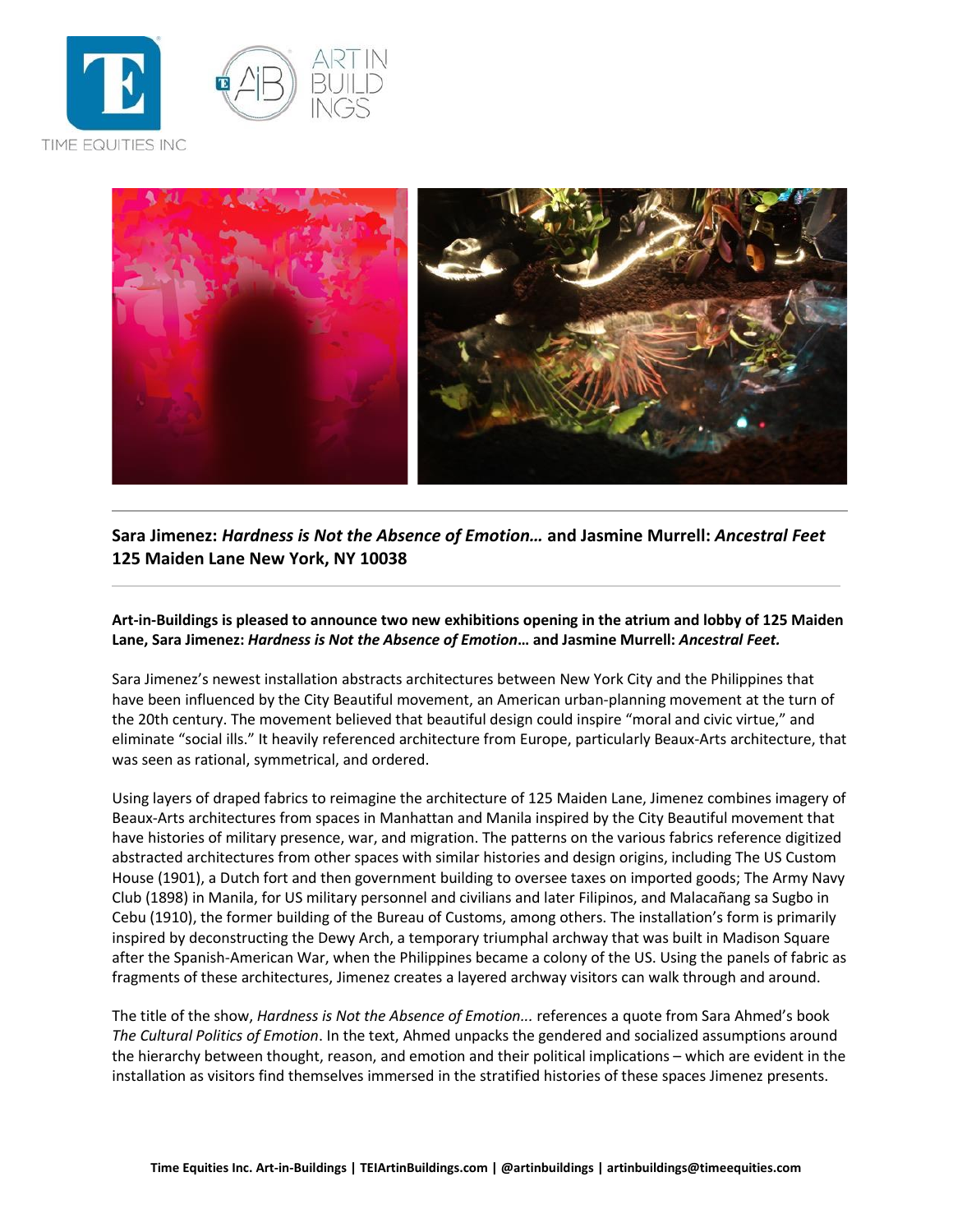In the lobby of 125 Maiden Lane, Jasmine Murrell's installation *Ancestral Feet* is a living memorial to the African enslaved peoples that were forced to build lower Manhattan and whose labor and lives were the price for the city's development. Murrell pays homage to the forgotten history of the neighborhood as a site of one of the largest slave markets in the United States, reclaiming the land through her installation and giving power to these unknown voices, she says "when you see Black people you are seeing the descendants of miracles."

Flanking the lobby, the installation plants two enormous, bejeweled feet that grow up towards the ceiling and command the space. Made from clay, soil, wire, mirrors and found objects the sculptures "externally ground us in our history and memory, reflecting our now, and refracting space and time to show us our futures through our present and past" Murrell explains. "For some, the soil has many negative connections to something that needs to be cleaned or modernized instead of acknowledging that it is the giver of all life. Earthen feet are present to the deepest truths of our human existence. They connect us to what has always been true, what is most valuable, what has been lost and what must be rejuvenated and regenerated for our continued survival."

Wrapping around the feet is a mirrored snake-like figure, one of the oldest mythological symbols used by cultures around the world to represent rebirth and healing. In modern culture, the meaning has distanced itself from wisdom stores and feet that touch the earth – instead associating snakes with poison. Here, Murrell allows the viewer to decide whether the snake is healing or destroying the life and she asks "what is medicine? What is poison?" For Murrell, every day we make choices that feel small or mundane, not discerning the poison from the medicine, "the work is a reminder that no choice is small, as our actions cascade and flow into greater consequences and higher stakes."

**Sara Jimenez** explores the material embodiment of deep transcultural memories. As a Filipinx-Canadian artist, she is interested in materializing existing global narratives around concepts of origins and home, loss and absence. She works in installation, sculpture, collage, textiles, video and performance, to create visual metaphors that allude to mythical environments and forgotten artifacts. Jimenez received her BA from the University of Toronto and her MFA from Parsons the New School for Design. Selected exhibitions include the Pinto Art Museum, El Museo del Barrio, Rush Arts Gallery, BRIC Gallery, BronxArtSpace, FiveMyles Gallery, The Brooklyn Museum, The Bronx Museum, and Smack Mellon, among others. She has performed at numerous venues including The Dedalus Foundation, The Noguchi Museum, Jack, The Glasshouse, and Dixon Place. Selected artist residencies include Brooklyn Art Space, Wave Hill's Winter Workspace, the Bronx Museum's AIM program, Yaddo, BRICworkspace, Art Omi, Project for Empty Space, LMCC's Workspace and Bemis (upcoming). She is the recipient of the Cecily Brown Fellowship and has been listed as Smack Mellon's "Hot Picks" in 2018 and 2019. Her work was recently acquired as part of the permanent collection of the Ford Foundation Center for Social Justice. Selected awards and grants include NYFA's Canadian Women's Artist Award, as well as Canada Council for the Arts' Explore and Create Grant. sarajimenezstudio.com

**Jasmine Murrell** is a New York-based interdisciplinary artist born in Detroit, Michigan. She has a BFA from Parsons School of Design and an MFA from Hunter College. She employs several different mediums to create sculptures, installations, photography, performance, land art and films that blur the line between history and mythology. Her work demonstrates the unstable and shifting nature of humanity and the inherent ability of all living things to age and transform. Her works have been exhibited nationally and internationally for the past decade, in venues such as the Museum of Contemporary Art and Bronx Museum, Museum Contemporary Art Chicago , Whitney Museum, African-American Museum of Art, the Museum of Contemporary Art and International Museum of Photography and untraditional institutions.

For press inquiries contact: QUINN | TEI@quinn.pr | 212.868.1900